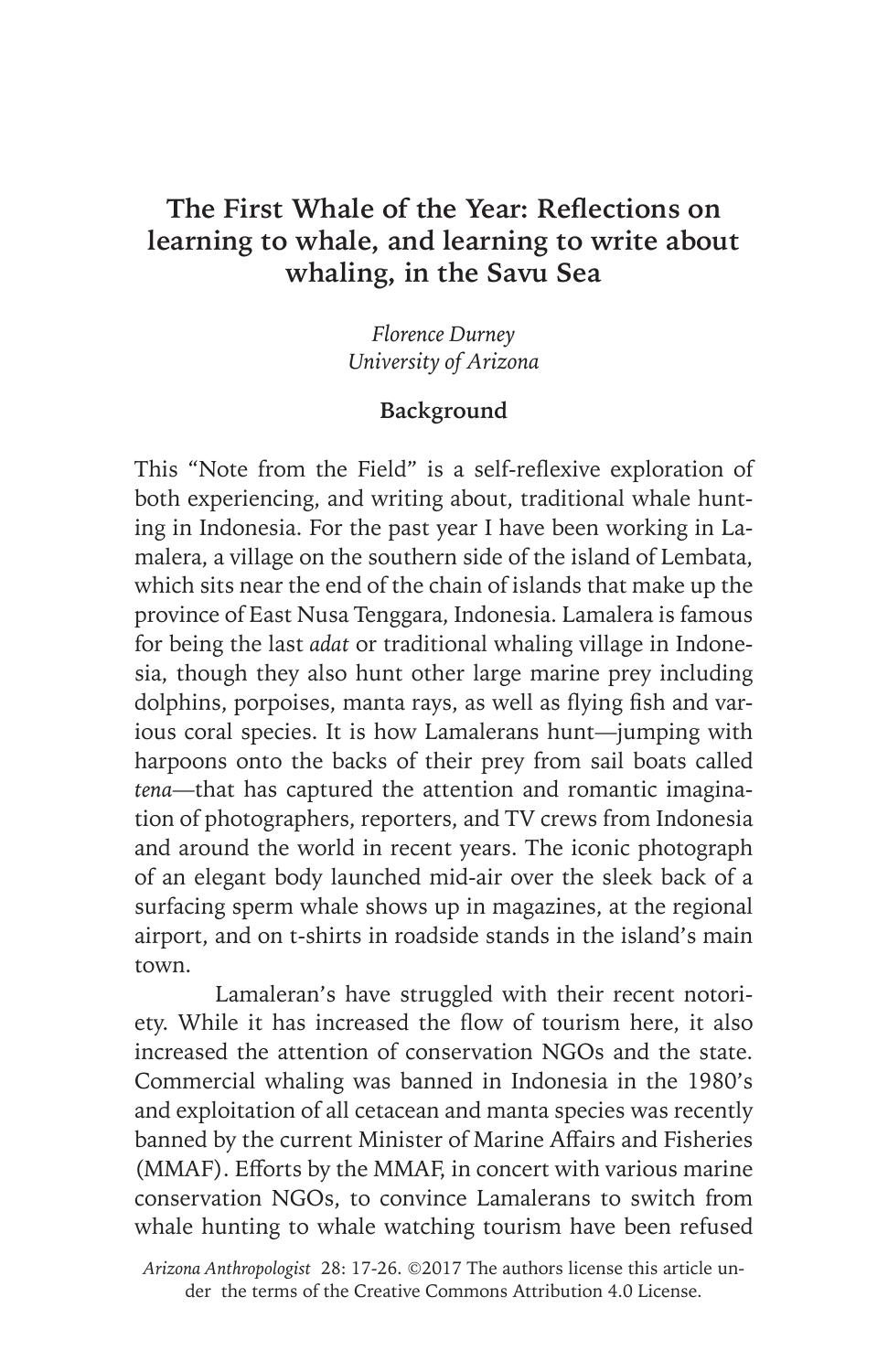by the community at different junctures since 2009. The national government is wary of garnering negative international attention for whaling and is also concerned about the population levels of mantas in the region, as two species have already been listed as endangered. These logics, however, fail to appreciate the centrality of hunting to Lamalerans' cosmology, identity, and economy. Furthermore, they expose a rift between the national identity that the state is still working on stitching together and the staggering cultural diversity represented in its more than 17,500 islands. As I am often told there, "Lamalera was here long before Indonesia existed."

In local cosmology, marine prey is categorized as *rejeki* or blessings that have been sent to the community by their ancestors to nourish the current generation. Refusing this gift would be sacrilege to a group people that still actively worships their forbearers. This represents a type of foundational cosmological difference between Lamalerans and Western fisheries science, but it is not the only reason for Lamalerans' inability to comply with various conservation efforts. Much of life in Lamalera is conceptually organized around hunting. All residents belong to clans, and each clan cooperatively operates a hunting boat, which is in turn tied to a clan house and a yearly calendar of rituals. When the boats come back from a hunt, animals are parted out through a complex and centuries-old system based on which boats successfully caught the animal and the clan relationships between the people in each of the boats. Traditionally, gender roles have been defined through this work as well: it is the responsibility of men to go to sea, but it is the responsibility of women to prepare and cure the meat and barter the meat for fruit, vegetables, and rice at weekly open air markets with women from mountain farming villages. This barter system, in turn, connects Lamalera to the rest of the island.

Lamalera, like many other rural places in Indonesia that still maintain strong *adat* traditions, is also struggling with how much *modernisasi* or modernization they want to allow in their village, and how to control its flow. While it is a much larger identity issue tied to technology, schooling, out-migra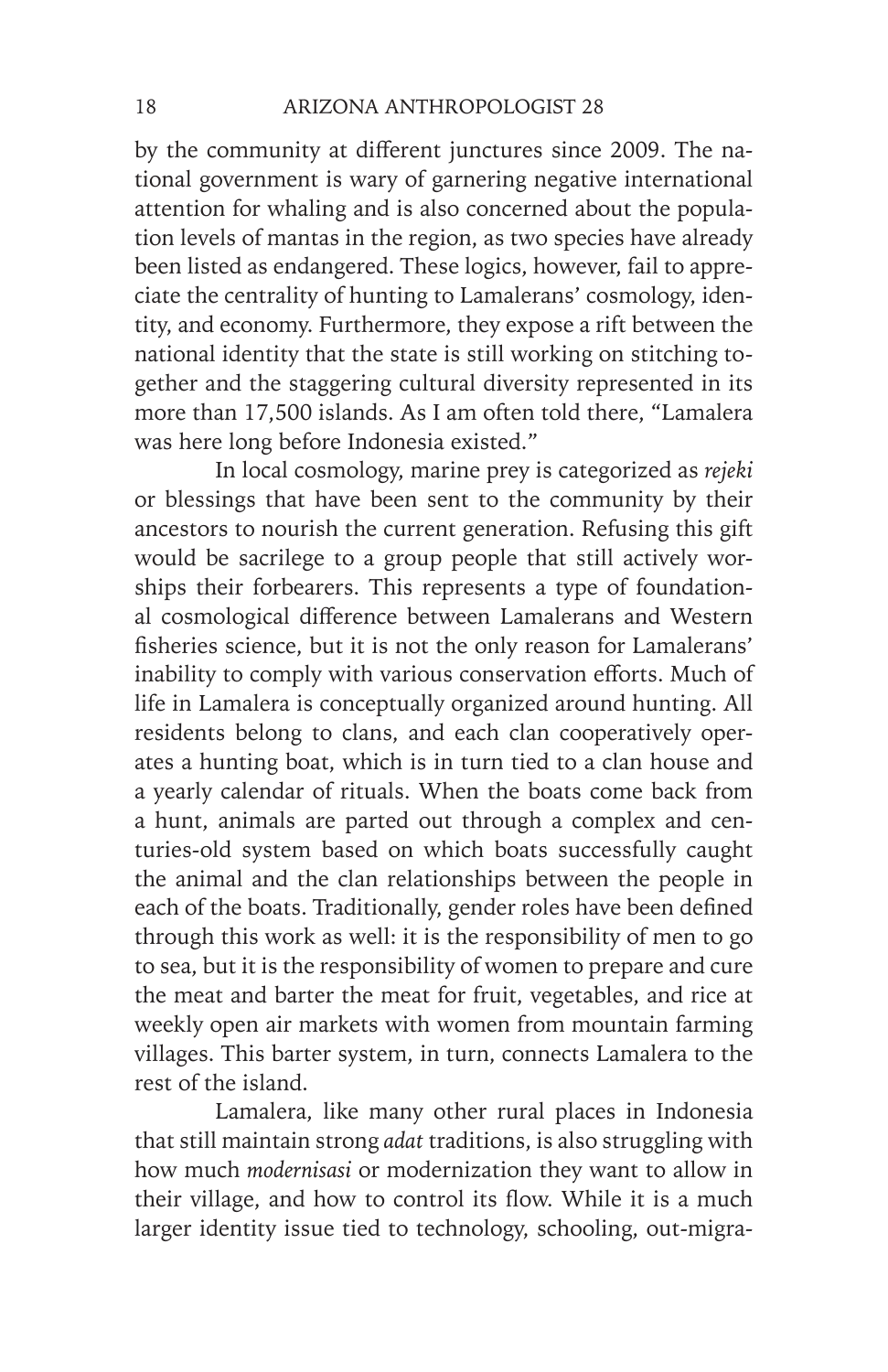tion, and the money economy, this struggle has manifested most symbolically in an inter-generational conflict about how much hunters use outboard motors verses paddles and sails. Outboard motors have been forbidden on the traditional harpoon boats, or *tena*. In the last few years, however, the current generation of fishers have started to tow the tena out to meet the whales using smaller boats outfitted with 15 hp Yahama outboards during hunts. These outboards were given to villagers as part of a rural development aid program from the central government. Older generations, and many of the people no longer active in the fishery (those who have attained government jobs or moved away to work in cities on bigger islands) disagree with this use of the outboards and have called for a return to "the old ways." This inter-village conflict has in turn come to intersect with conservation conflicts, because the use of motors endangers Lamalera's "traditional" hunter status, which may serve as some protection against government regulation. The iconic nature of this "story" has also captured international media attention, deepening the fissures and raising the stakes of the conflict within the community, as the narrative is repeated in news articles, TV specials, and photo essays.

Hunting in Lamalera is divided into two types based on season: 1) hunts that occur during the *musim lefa* which begins in May and ends in October and represents the bulk of fishing activity where boats go out and actively hunt a variety of marine prey, and 2) the *Baleo* hunts, which are opportunistic hunts that happen only if a sperm or orca whale is spotted off the coast. The following description comes from a *Baleo* hunt in March of this year, the first successful hunt of the year.

## **The** *Baleo*

The call comes at about 9:00 a.m., in the middle of an interview with Mr. Marno, the boat maker and his son, Jon, about traditional rope making rituals. Now that they are done with the boat that they have been building since January, Jon is intermittently working on his motorcycle and adding to the conversation.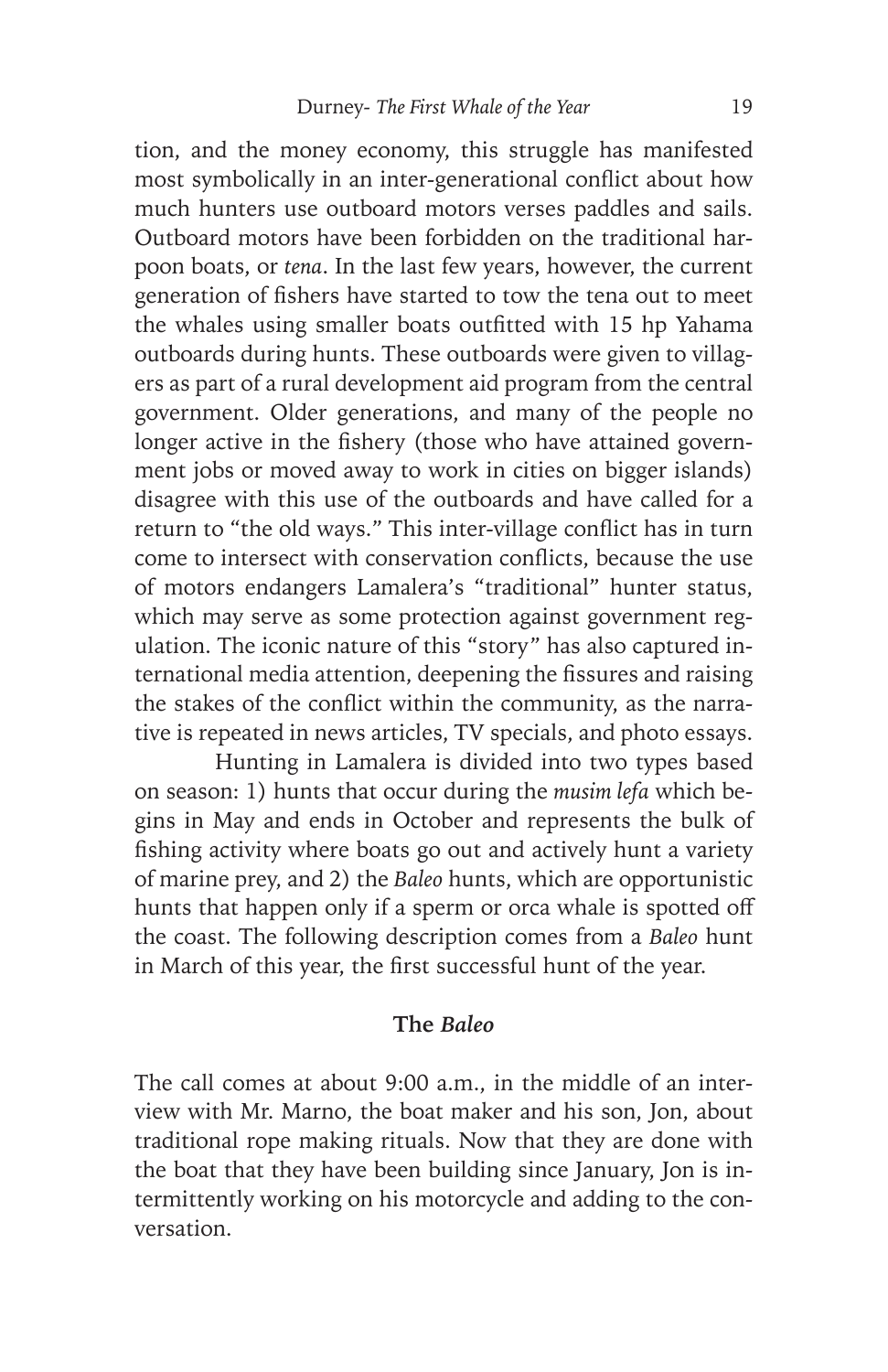Mid-thought, Jon's whole body suddenly perks up like he's been electrified, and Marno and I look over. "There's a *Baleo*," he says, raising a finger to alert us to the sounding, and then he begins to repeat the call himself. "*Baleooooo, Bale-Baleooooo*." Marno picks up the call, and then the men in yards of the houses around us, the sound rising and echoing throughout the village. I stop the tape and move to get out of the way and pack up. Jon, now in the middle of running around to get ready, looks at me and says, "Flo, do you want to come with us in the tow boat? "Yes!" I practically shout at him (I've been waiting for this day for months). "Meet us at the boathouse then," he says.

 I trot home, passing men walking quickly or jogging towards the beach. At home, I frantically grab a big t-shirt and fill up a water bottle, and then run out the door. I tell Mama Theresea (the mother of the house where I live) that I'm headed out for the *Baleo*. She looks at my small bag with motherly suspicion, asking if I packed any food. I admit that I haven't, and she scolds me soundly, sending me off with a handle of bananas. I pass my neighbor Mama Ani on the way down to the beach, and she laughs in delight seeing my little sacks and my running, knowing that I'm going to go on the hunt. "Did you bring long sleeves?" she calls after me, and I lie, pointing to my bag with the big t-shirt. I will seriously rue this moment later when I am sunburnt within an inch of my life.

The beach is busy with bodies running back and forth, men, women, and children gathering to launch the boats. I find Jon and his family at their boathouse, and we start dragging the tow boat, called a *bodi*, down the beach into the surf. We're one of the first to launch. It's Jon, two crewmen (a young boy and an older man), and me. Jon mans the motor, while the other two sit in front to bail and manage the ropes. Jon keeps us in position as we watch our *tena* team come together and launch. Some *bodi* launch after us, others come streaming back in at top speed from the horizon, having been out porpoise hunting. Ten *tena* eventually launch with their accompanying tow boats. We end up in the middle of the group as we hook up to our *tena*, the *Starfish*. Jon's brother Peter is the *Lamafa*, or chief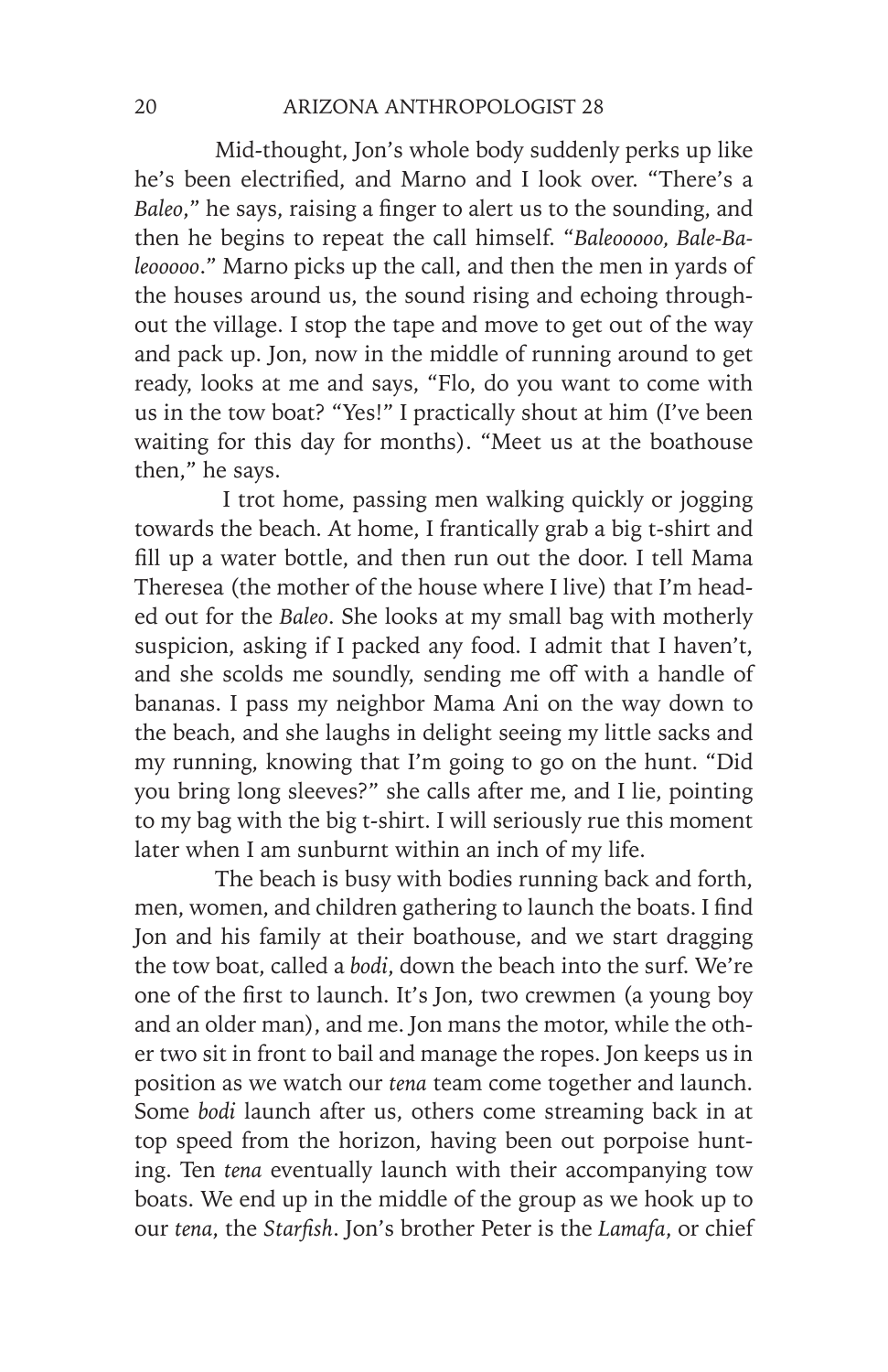harpooner for our *tena*. From the launch forward he's perched on a bamboo harpoon platform that extends from the front of the boat. Each time I turn around to check our tow-line, it is his bearded and fiercely concentrating face that I see, frowning at the horizon. The boats head out at full throttle, and we travel southeast, past the bay to the other side and towards the tip of the island. It takes about two hours, the boats traveling diagonally with the current. The men start actively scanning about an hour into our trip. Peter stands on his platform and holds his left hand flat up to his face at eye-level. His right hand comes up to make a right angle with the bottom of the left hand. This blocks out glare from the sun and makes a flat horizon so that he can focus on the smallest signs of surfacing or spouting, blocking out all other visual noise from the rolling horizon.

As we travel, we spread out so the farthest boats are barely visible on the horizon, others off to the sides are closer in. At two hours, we cut the engines and stop to scan. Suddenly, our rope manager sees a sign, and we are off to the east. For me, every dark spot on the waves looks the same, but he's seeing something for us to follow. Nearby boats follow our movement. A few minutes, later my inexperienced eyes finally see the sleek and bumpy grey back of a sperm whale break the surface. At first, I only see the stumpy dorsal but then a bigger section of the whale's back. It moves with that ponderous grace of all large mammals. This makes it look slow, but we're traveling at top speed to try to catch up with it. Right then, the sighting feels like the most exciting moment of my life, and I let out a sort of throttled squeak of joy. The men around me only murmur but all strain forward, tense with anticipation. We follow along, gaining on it slowly. I look back, and Peter has his spear at the ready and is now crouched on his platform. The whale changes direction northward and we follow, getting close. About 20 yards away we let off the lines for our *tena*. Another tow boat comes in from above and drops off its *tena*, the two boats coming to meet, in motion, on top of the whale. The men in both *tena* are rowing madly to keep the boats in motion. The men in my boat and others bellow "*FULE, BAPA,*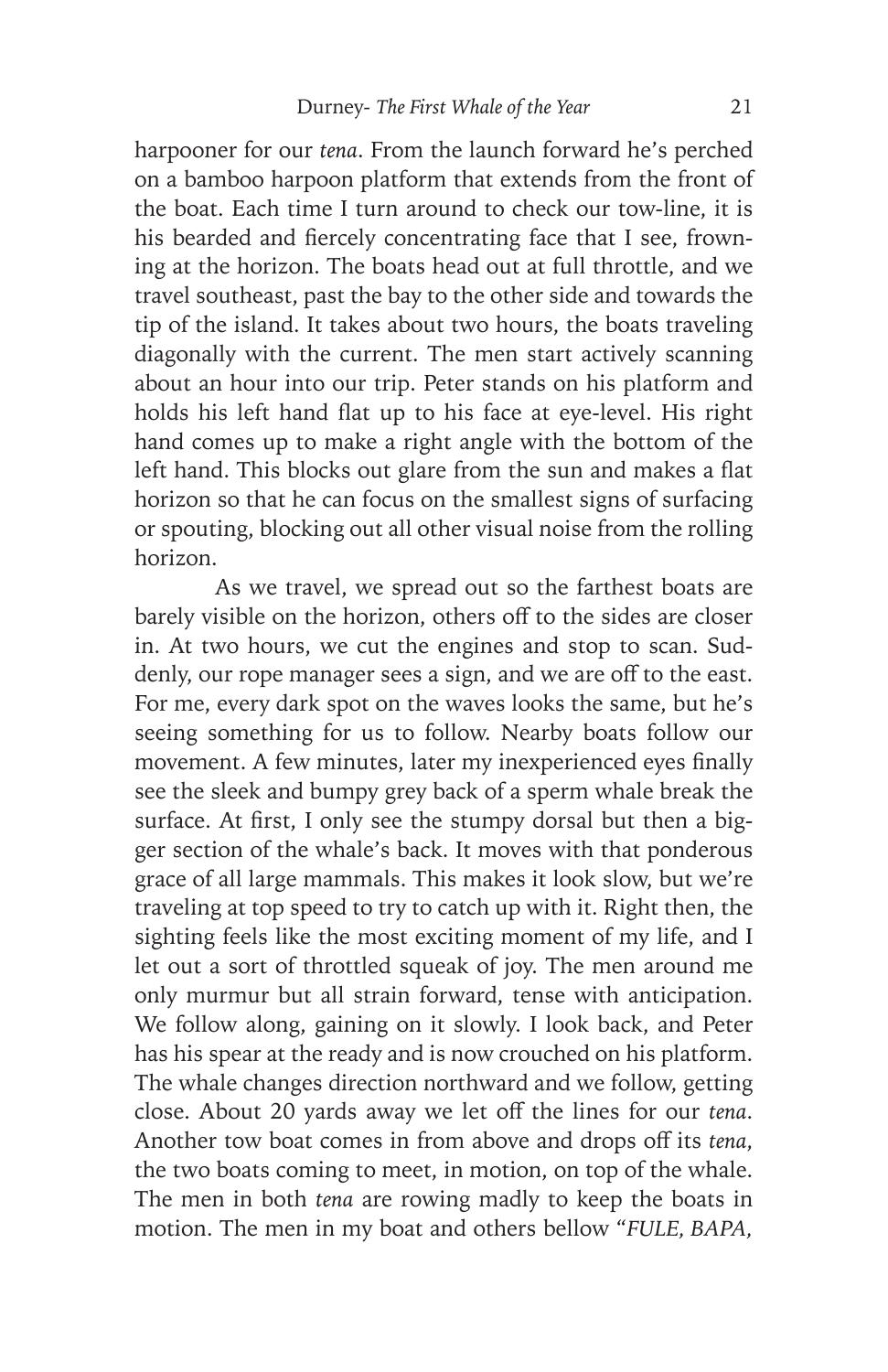*FULE!*" (Pull, men, Pull!). Both Peter and the other *Lamafa* are poised to jump, but it is the other man that is in a better position. He jumps off, but it's not an elegant leap—more like a pole vault, his body hiked up to bring the most weight down on the harpoon point. The pole comes off the harpoon, and it takes a moment to see if it made contact. Other boats come into position, or try to, their *tena* crew yelling back if they think their tow boats are positioning them incorrectly for entrance. The boat that has now harpooned the whale starts to be pulled around as the whale sounds and moves southward below us. It picks up speed, and the men onboard pull like crazy on their rope as they are being hauled along, in order to bring in the slack line and hitch themselves closer. We hook up with our *tena* again, and we're off on the eastern side, chasing, looking at the tilt of the boat being pulled and then the whale itself, which is surfacing often now to breathe because it's wounded and swimming at top speed. We chase, all boats trying to come into position a second time for a harpooning.

Men start to shout and gesture like crazy for a moment because a second whale has arrived. "*Temannya ikut!*" exclaims Jon, tapping my shoulder ("Its friend has come!"). Some boats peel off and try for the second whale, which is now heading northwest. I see my neighbor, Markus, is second man up on his *tena*, standing behind his *Lamafa* who jumps for the whale, but misses, Markus shouting at top of his lungs at the crew when the miss becomes apparent. We let go of our *tena* again for a second try on the first whale, which has surfaced again to the southeast, but the position is wrong, and we circle the *bodi* back around. Jon, who is standing up to steer now grabs my shoulder to show me that the harpoon boat attached to the first whale has capsized, the crew now in the water holding on to the boat or various pieces of paddle or sail. They've let go of the harpoon line in order not to lose a man or the boat, so we all pick up our *tena* and spread out again looking for signs of either whale, leaving the capsized *tena* to be righted by its *bodi*.

We motor in a wide loop, looking for signs in the water and looking at the behavior of the other boats. We see the second whale again through its spouting and chase it east and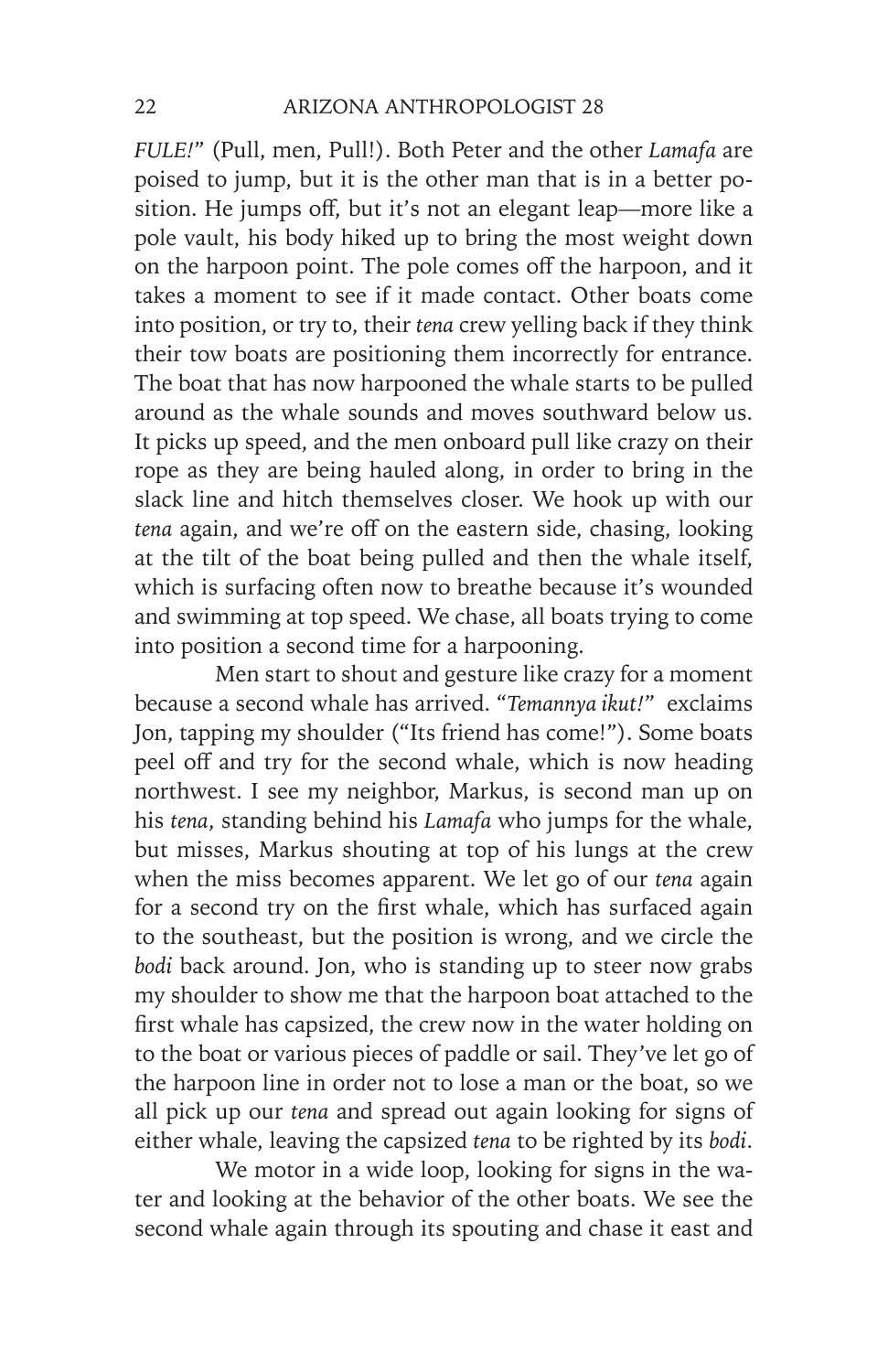north, only to lose it again. We head back south towards the open ocean, the men starting to get antsy. Though there is no discussion, at some point I think that they give up and start back in the direction of home. About 15 minutes further north and towards the island, we see promising activity in another boat and we're off again at full throttle, following. This time the *bodi* and *tena* come in from all different directions. We watch as another boat again gets the first harpoon and then chases this hope, this time north and east. We keep pace for a bit, gradually gaining on the whale, which they tell me is the second one. On all the *tena* around us the *Lamafa* are beginning to enter their crouched position again, harpoons at the ready. We're well positioned with a few other boats on either side when we let go of our *tena*. Another *Lamafa* in the *Lucky Wind*  jumps to harpoon a second time, his crew and others again shouting "*Fuuuuuule!*" as they row. The whale changes direction westward, but the *tena* are encircling it now. They end up clumped up on top of the whale, and a third and fourth *Lamafa* jump and harpoon, including our *Lamafa*, Peter. More boats come, and at least five boats get so close that they are banging up against each other with the whale under and between them before drifting apart again. A number of *Lamafa* now jump to harpoon from this cluster.

The whale turns over and over in the water trying to rid itself of the harpoons and attached ropes but gets more tangled each time. It wriggles around so it can smack its giant tail, first in the water creating big splashes, and then against the boats themselves, the crews throwing themselves out of the way of the edge of the boat where the tail is making contact, splintering bamboo poles and the top rails on the boat. Eventually, the whale gives up fighting so hard. In accordance with their right, the first *tena* to harpoon brings the whale alongside the boat and men from other *tena* jump on board to help. One man climbs down to stand on top of the whale itself once they have started to secure it to the side of the boat. He makes a deep cut to the base of the whale's skull so that it will bleed out and end the process quickly.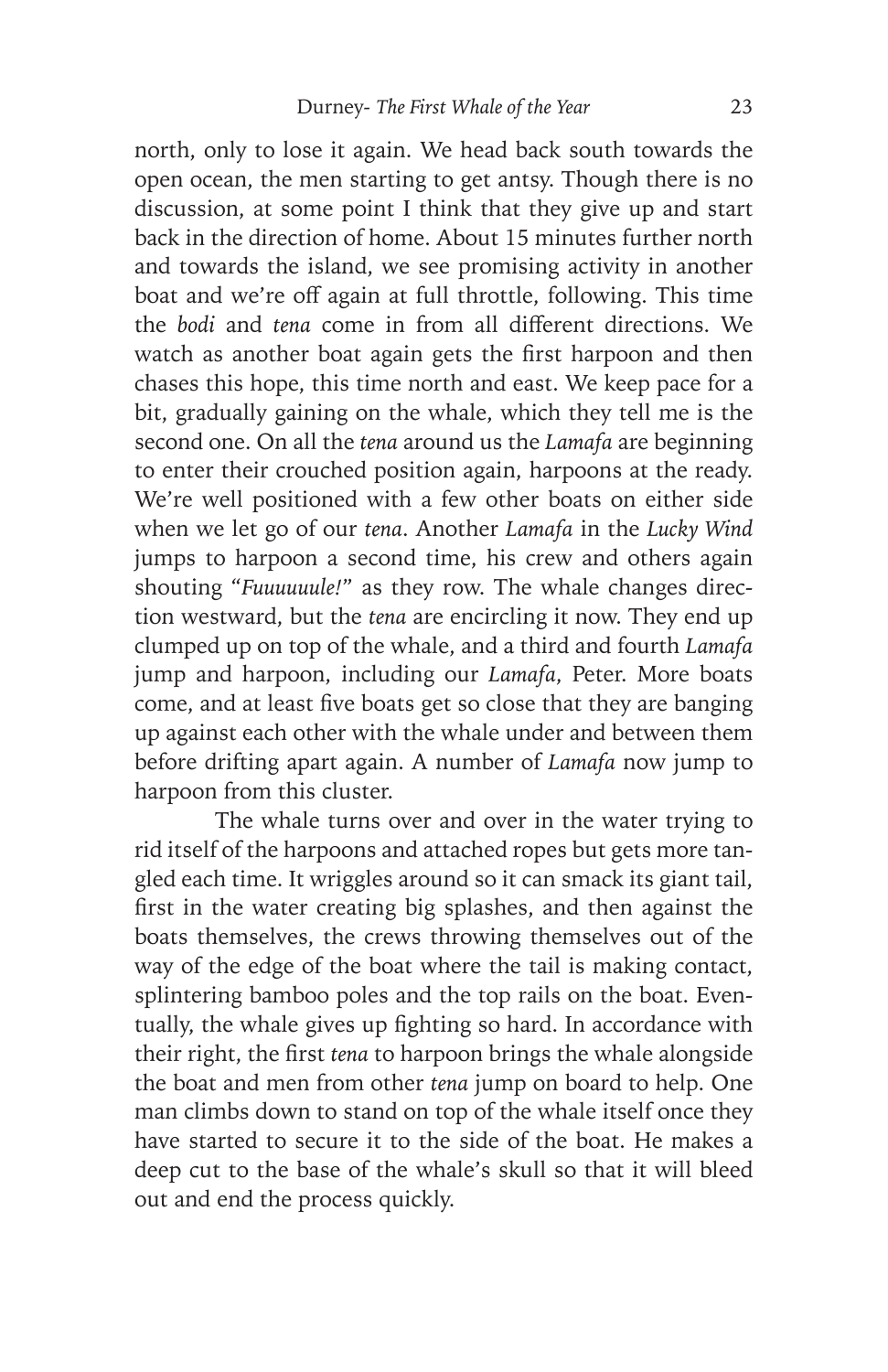The water around the boats, a bit pink before, starts to turn red now. In this moment, my mind is pulled away from our current activity, and I can't help but think back to the conversations that I have had with so many people here about how the images of blood in the water that have brought Lamalerans so much worry. "People from the city, people from the West, they see these pictures with the blood, and they think we're savages," a friend explained once. I hear versions of this story over and over. It's a strikingly beautiful color, brilliant red in the midst of this dark turquoise water, and yet I find myself wishing for their sakes that whales' blood ran clear.

It takes another hour at least for the whale to be secured and for the boats to get their ropes and harpoons sorted out. The *bodis* sit outside the cluster of *tena*, motors idling. Jon realizes we're low on gas and taps our extra tank, asking me to hold the pipe in the inlet tank and check the flow. I feel ridiculously gratified to be given even this smallest task. While we're waiting, Jon reaches for a cigarette, pushing out a sigh of relief with his first drag. Our bailer explains to me that the men in the *tena* cannot smoke, drink, or eat after the whale has been harpooned but before it has died. It wouldn't be respectful. At first, I think he is talking about the rules for all boats and fall all over myself to apologize because I've been drinking water all through the day, but he quickly clarifies: "Just the men in the *tena* are forbidden, not us in the *bodis*, Flo."

We wait a bit longer and then head back to the *tena* with the whale. Peter, our *Lamafa*, has been helping there to secure the whale, and we pick him up to bring him back to our *tena*. Peter sort of cannon balls himself into the water with open arms, making a giant splash that flings water all over us. I think he does it on purpose, and I laugh in surprise. No one else laughs or yells at him though, and I realize to my immediate chagrin that he jumped that way on purpose, his hands full of a long knife and a harpoon, to avoid cutting himself or losing the tools. Feeling like a green idiot, I hand him two bananas to make up for my gaffe, which he gratefully wolfs down. We bring him over to our *tena* where he repeats the giant splash. This time I do not laugh.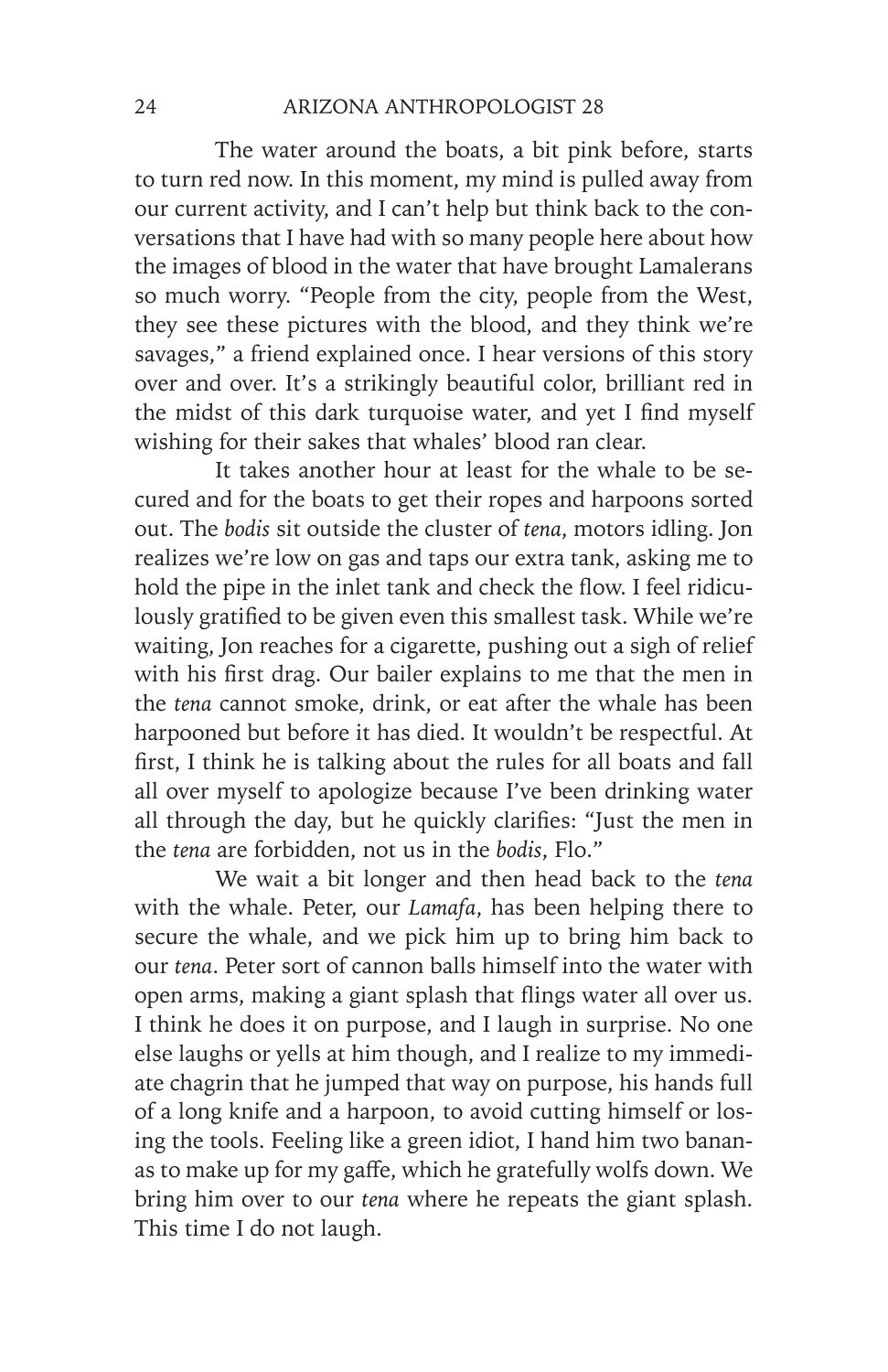It seems like we're set to go, but it takes us almost another hour to leave. First because the blood in the water has attracted a shark that another boat captures, and secondly because, according to tradition, we need to execute the complex maneuver of tying all the boats together in a single file line: first all the *bodis*, then the *tena*, with the *tena* that first harpooned (and now carries) the whale making the triumphant caboose. This operation requires much gesticulation, passing of ropes, and some swimming (a risky maneuver now with this much blood in the water because it draws sharks). With this completed, we all slowly begin the trek homeward, engines chugging at half speed. I take out my phone and realize it is 4:00 p.m., and we've been out all day. We are far enough east and south that it takes us about four hours to travel home, this time fighting the current. The boat in front of us calls for cigarettes as they've run out. They send along a little closeable Styrofoam container on a rope into which we stick a few cigarettes and then toss back over. We mostly sleep, Jon dozing and steering at the same time.

The sun sets over our bow, its ridiculously pink light casting a rosy glow over our procession and making us into a living, breathing postcard. Once it's dark, we watch as the lights come on in the towns on the island, and the crew point out the various towns to me based on their position and light pattern. Our crewman starts to bail again, and, as the water hits the surface of the ocean, sparkles light up the dark glassiness like tiny stars. Bioluminescence, or *menyala* ("lights") Jon says, laughing as I scramble around the boat to watch with a wondrous grin splitting my face. He points behind us to our wake, which is indeed sparkling. I stick my hand over the side and twirl it around in the water, each movement of my fingers reflected in sparkles a moment later. I feel filled with pure, child-like joy at the sheer beauty of it. I look up and see the stars above, a bit hazy from cloud cover but still visible, and think of the stars now below in the water. I picture our line of boats skating along home in between these two layers of stars, and I feel such an overwhelming sense of connection, for these